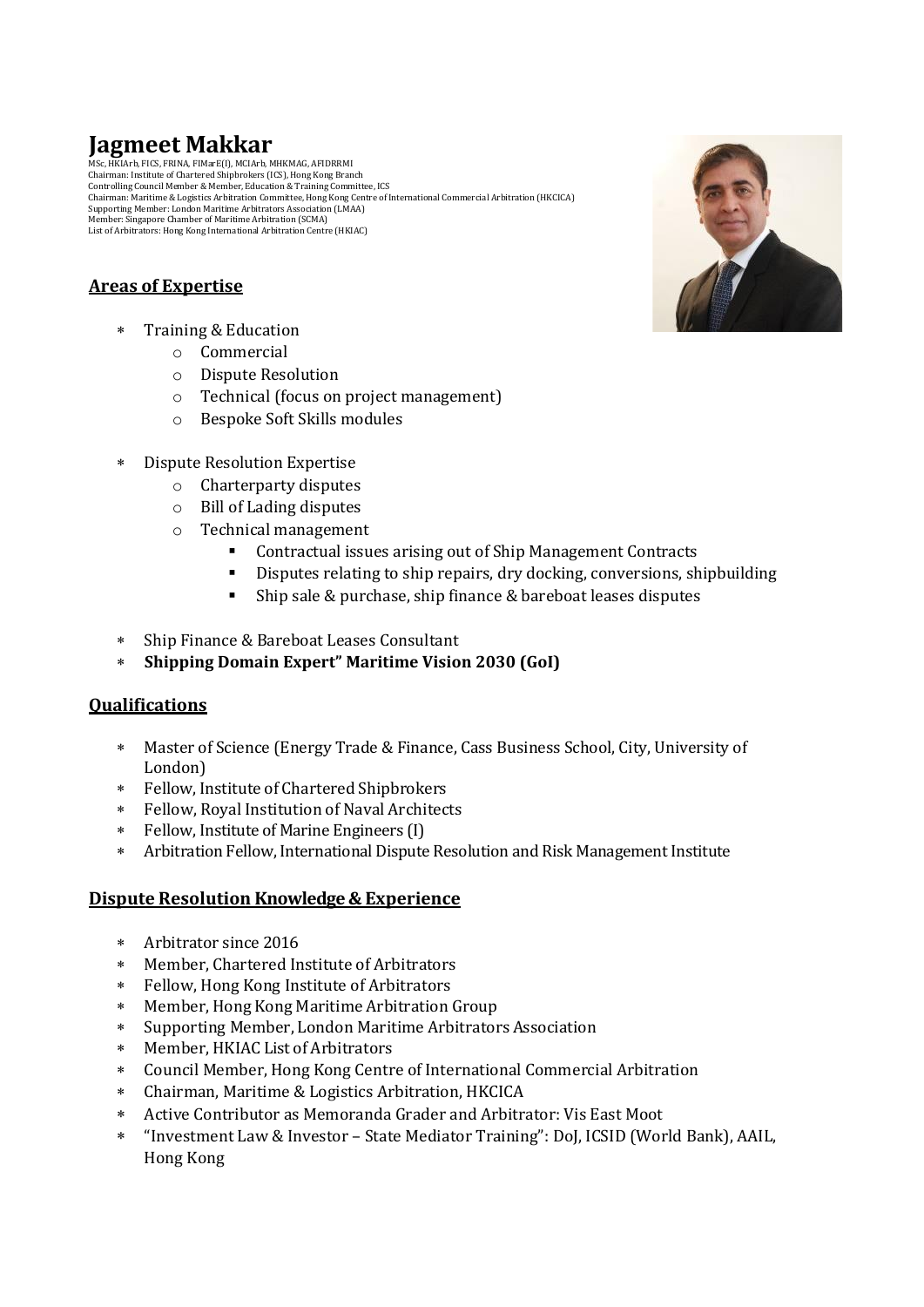## **Career History**

| 2002 to date | Training & Development (City University; Hong Kong Polytechnic University,<br>ICS PQE Revision classes, Corporate training modules).                    |
|--------------|---------------------------------------------------------------------------------------------------------------------------------------------------------|
| 2016 to date | Maritime Arbitrator                                                                                                                                     |
| 2016 to date | Director, Pastiche Holdings Ltd. - Shipbroker (Dry bulk cargo & tonnage)                                                                                |
| 2016 to date | Director, SkillsPlus Pte Ltd, SkillsPlus Ltd - Ship Finance & Bareboat Lease                                                                            |
|              | Consultant, Professional Training & Education (teaching Shipping Disputes &<br>Prevention, Shipping Contracts Management among others)                  |
| 2015-2016    | Master of Science, Energy Trade & Finance, Cass Business School (Corporate                                                                              |
|              | Finance, Risk Management & Derivatives, Shipping Strategy, Energy etc.)                                                                                 |
| 2013-2015    | Co-Head of Freight and Global Head of Shipping Assets of Noble Chartering                                                                               |
|              | (Risk Management, Chartering, Joint Ventures, New Buildings, Bareboat Leases,                                                                           |
|              | Sale & Purchase, overseeing third party ship managers)                                                                                                  |
| 2007-2013    | Chartering, New Building Ordering, Sale & Purchase and Overseeing Technical                                                                             |
|              | Management (Owners' Rep.) with Noble Group as Executive Vice President of                                                                               |
|              | Noble Chartering                                                                                                                                        |
| 2002-2006    | Market Analysis, New Building Ordering and Project Management of Dry Bulk<br>Carriers and Cement Carriers, Ship Sale and Purchase, Technical Management |
| 1995-2002    | Technical Manager, New Buildings, Ship Repairs, Cement Carriers Conversion                                                                              |
|              | and Operations with KC Maritime                                                                                                                         |
| 1994-1995    | New Building Supervisor for KC Maritime in Samsung, S. Korea                                                                                            |
| 1990-1993    | Second Engineer and Chief Engineer on Product Tanker and Dry Bulk Carriers                                                                              |
| 1988-1990    | <b>Indian Railway Service of Mechanical Engineers</b>                                                                                                   |
| 1977-1988    | Marine Engineering Education, World-wide sea-going service as Engineer                                                                                  |
|              | Officer on Dry Bulk Carriers, Crude and Product Tankers, OBOs, Passenger                                                                                |
|              | Cruise Ship, Container Ships                                                                                                                            |

## **Awards**

- 1981, President's Gold Medalistin Marine Engineering; Institute of Naval Architect (EZ) Gold Medalist, Narottam Morarjee Prize (Stood first in all 4 years in DMET)
- 1987, Indian Railway Services of Mechanical Engineers: PGM (Gold Medalist)
- 2016, Cass Business School, *First Class First* with distinction in MSc (Energy Trade & Finance)
- 2016, Life Time Honorary Member Beta Gamma Sigma Society, USA
- 2017, Exemplary Multi-Faceted Professional of the Year 2017, Sailor Today Awards

## **Language**

Fluent in English.

Flat E, Floor 7, Tower 10, South Horizons, Hong Kong Tel : +852 9571 8832 E-mail : [jagmeet@netvigator.com](mailto:jagmeet@netvigator.com)

Profile: [Jagmeet Makkar](https://nam04.safelinks.protection.outlook.com/?url=https%3A%2F%2Fwww.linkedin.com%2Fin%2Fjagmeet-singh-makkar-13385a30%2F&data=02%7C01%7C%7C3017053de02648e5459e08d7fabc5b3f%7C84df9e7fe9f640afb435aaaaaaaaaaaa%7C1%7C0%7C637253559201614621&sdata=sijy%2FDXQ12SI2uPyGpGQhpuaBY2KT0J485tLpJ6%2Br1g%3D&reserved=0)

December 2020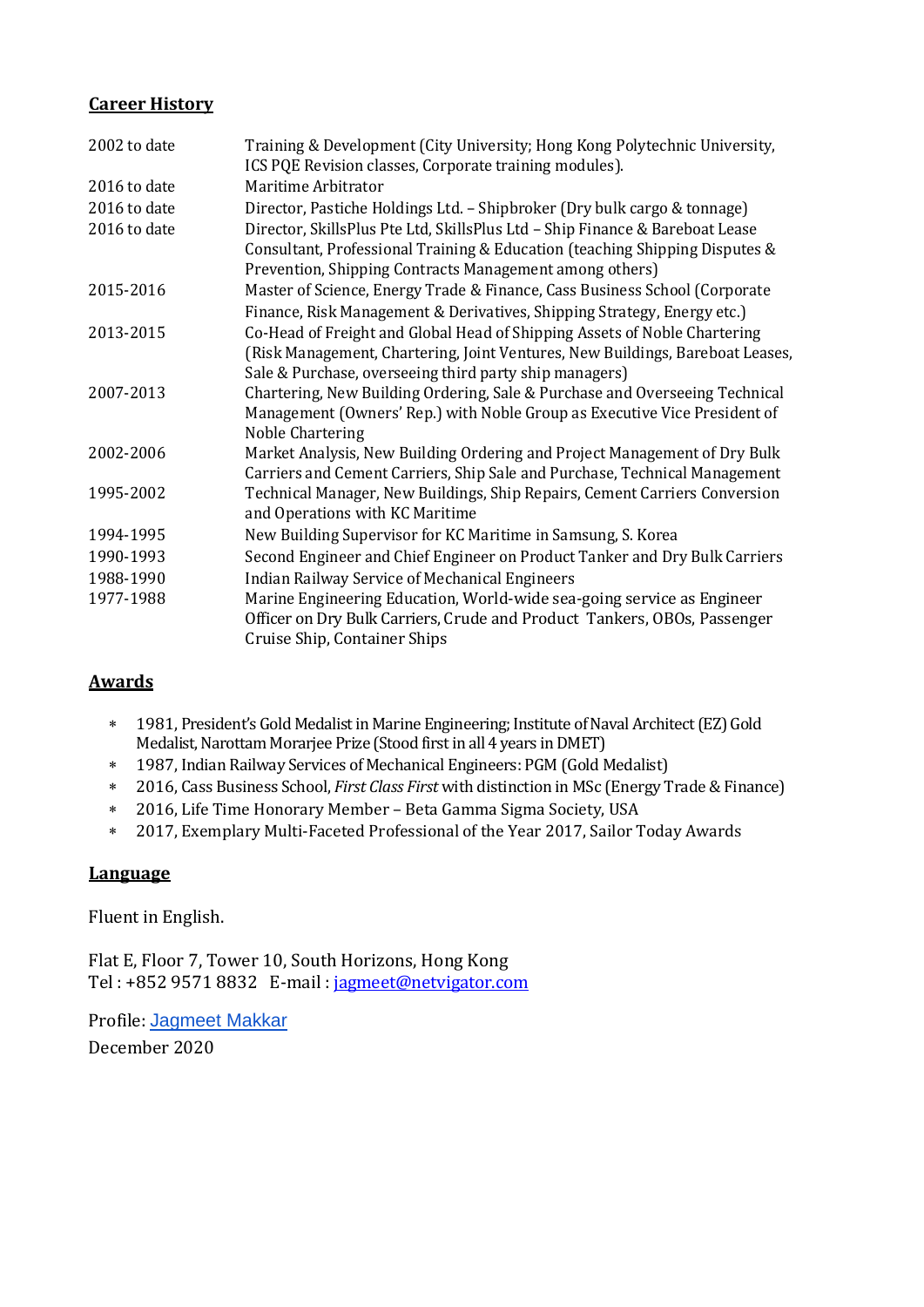

# **Jagmeet Makkar**

- ❖Pastiche Holdings / SkillsPlus / Portrans International
	- ❖ Professional Training; Consultancy; Shipbroking; Maritime Registrar; Maritime Arbitration
- ❖Cass Business School Sept 2015 August 2016
	- ❖ **Energy, Trade and Finance, Derivatives, Options Pricing, Corporate Finance, Oil & Gas Logistics and Management, Energy Project Investment Finance, Advance Quantitative Methods**
- ❖Noble Chartering Jan 2007 June 2015
	- ❖ Chartering, New Buildings; Sale & Purchase; Market Analysis and Ordering Ships; Long Term Contracts (Cargoes & Ships); Hedging & Risk Management; Joint Ventures and Overseeing Owners Technical team
- ❖KC Maritime: June 1990 Jan 2007
	- ❖ Technical management; New Buildings; Conversions; Market Analysis and Ordering Ships; Chartering; Sale & Purchase; Long Term Contracts, Development (Cement Carriers)
- ❖IES: Indian Engineering Services 1988 Batch [IRSME: Indian Railway Service of Mechanical Engineers]
- ❖New Building Supervision 1994-1995, KC Maritime / Samsung
- ❖Sailed till 1993 with a two year break from 1988-1990 (Indian Railways)
- ❖Marine Engineering [DMET] 1977 1981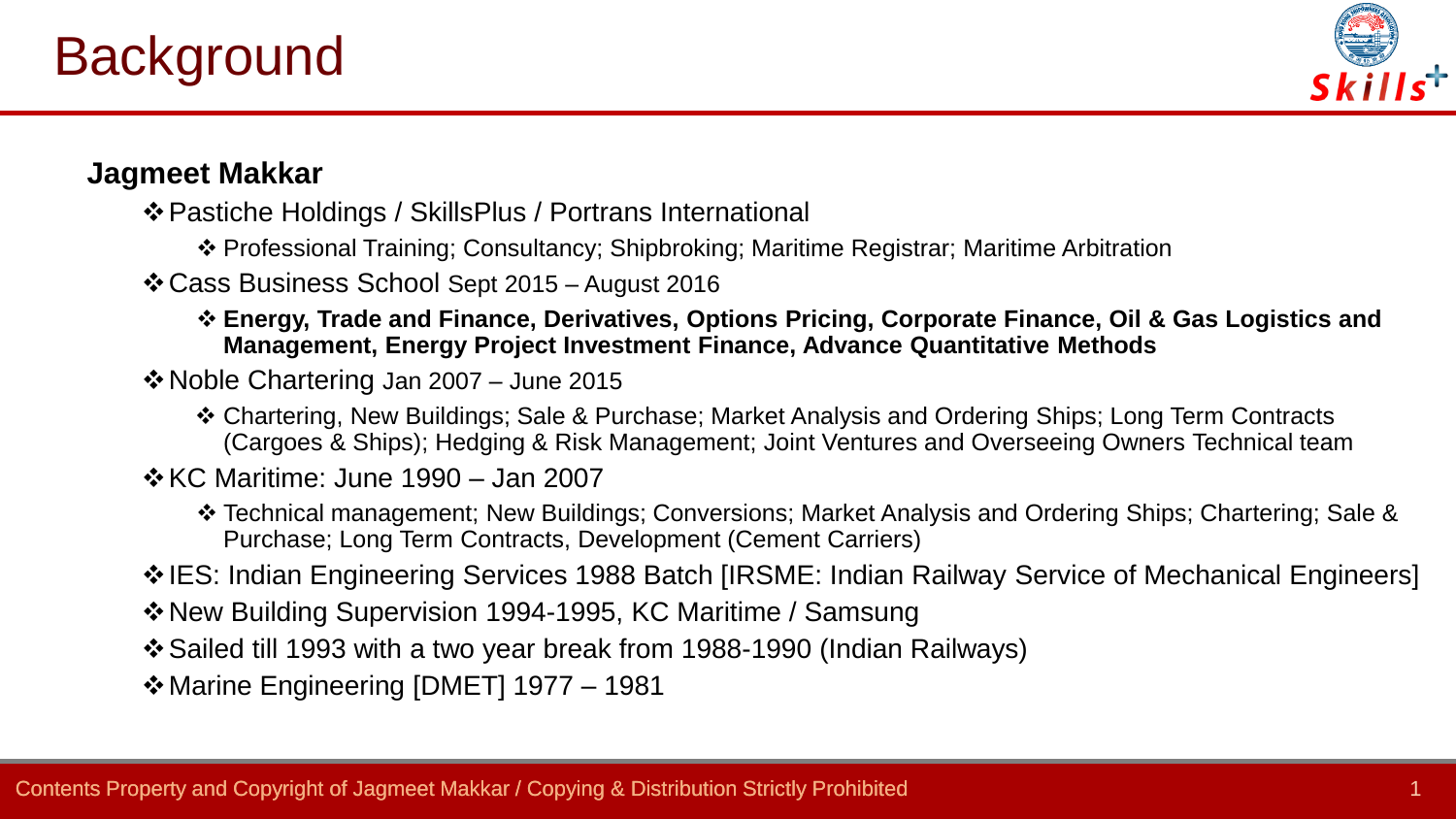# Background (Contd.)



## **Professional Memberships**

| $\div$ FICS              | <b>Fellow, Institute of Chartered Shipbrokers</b><br>Chairman, Institute of Chartered Shipbrokers, HK Branch. |
|--------------------------|---------------------------------------------------------------------------------------------------------------|
|                          | <b>Member, Controlling Council</b>                                                                            |
|                          | <b>Member, Education &amp; Training Committee</b>                                                             |
| $\Leftrightarrow$ HKCICA | Council Member, Hong Kong Centre of International Commercial Arbitration                                      |
|                          | Chairman, Maritime & Logistics Arbitration                                                                    |
| $\div$ FRINA             | Fellow, Royal Institute of Naval Architects                                                                   |
| $\div$ FIMarE(I)         | Fellow, Institute of Marine Engineers (India)                                                                 |
| ❖ FHKIArb                | Fellow, Hong Kong Institute of Arbitrators                                                                    |
| $\div$ HKMAG             | Member, Hong Kong Maritime Arbitrators Group                                                                  |
| $\div$ MCIArb            | Member, Chartered Institute of Arbitrators                                                                    |
| ❖ AFIDRRMI               | Arbitration Fellow, International Dispute Resolution and Risk Management Institute                            |
| ❖ LMAA                   | Supporting Member, London Maritime Arbitrators Association                                                    |
| ❖ SCMA                   | Member, Singapore Chamber of Maritime Arbitration                                                             |
| $\Leftrightarrow$ HKIAC  | List of Arbitrators, Hong Kong International Arbitration Centre                                               |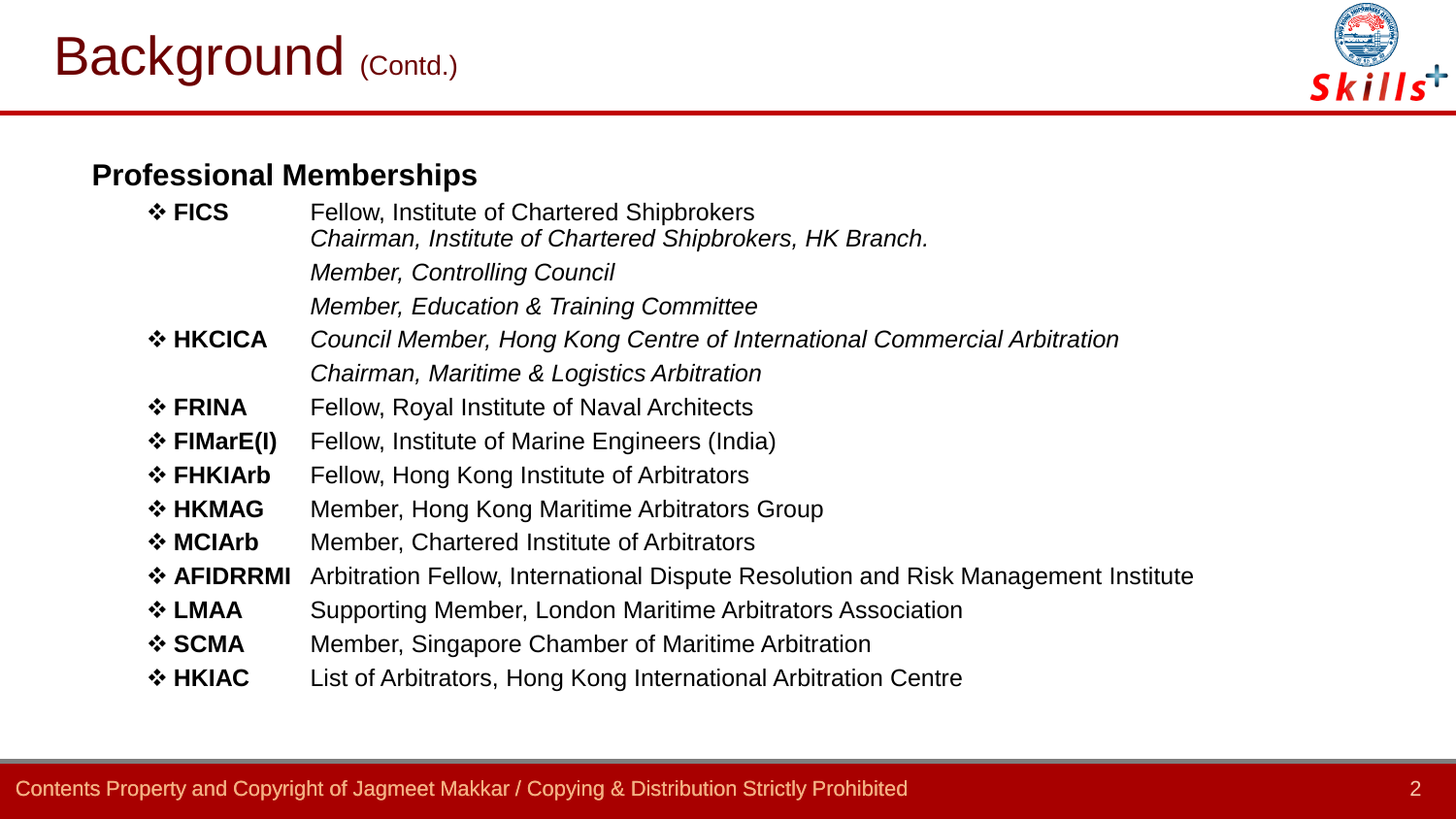

# **Industry Interaction & Publications**

- ❖ Regular contributor to various magazines and industry bodies such as eMarina, Seaview, Sailor Today, Bimco Review, Marine Engineers' Review etc.
- ❖ Regular speaker in international conferences such as Dry Shipping Summits, Marine Money, Coaltrans, Intercem, India Shipping Summit, Knect365, ACI (Active Communication International) etc.
- ❖ Technical Committees (Past member)
	- ❖ Lloyd`s Register of Shipping
	- ❖ Class NK
- ❖ Participated in Government's initiatives:
	- ❖ Shipping Consultative Committee
	- ❖ Maritime & Aviation Training Fund
	- ❖ Hong Kong Maritime Forum
	- ❖ **Maritime Vision 2030 (India)**
	- ❖ **Working on Arbitration Centre and Insurance Projects for Government of India**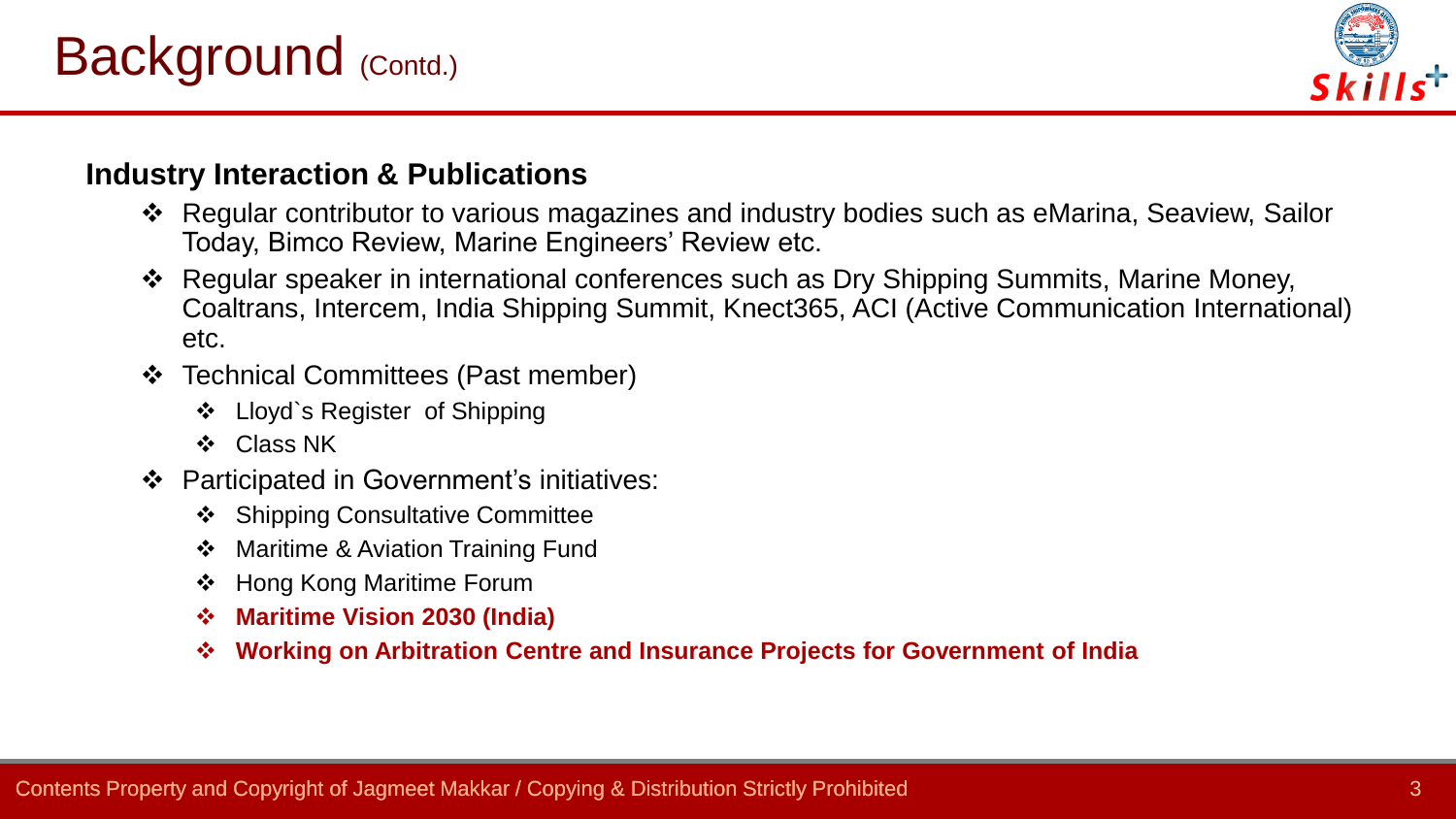

# **Awards**

- ❖ **"Exemplary Multi-faceted Professional of the year":** [Sailor Today Awards 2017](https://www.youtube.com/watch?v=3MedBPSi3lI&feature=youtu.be)
- ❖ **Channoil Consulting Prize**: Best-Performing student, **MSc Energy, Trade and Finance** in 2015-16: **Cass Business School -** City, **University of London** [**First Class First with distinction** in STF/ETF Cohort].
- ❖ **PGM**: Indian Railways, IES 1988 Batch
- ❖ 5 th Rank in India in **IES (Indian Engineering Services), UPSC** examinations
- ❖ Shri Hormus ji Khurshed ji Bhabha Memorial Prize for **Standing First in Class 1 (Motor)** exams in the year 1987
- ❖ First Class First with distinction in the **DMET Batch 1977-81** (Marine Engineering)
	- ❖ **President's Gold Medal**
	- ❖ **Institute of Naval Architect's (EZ) Gold Medal**
	- ❖ **Narottam Morarjee Prize**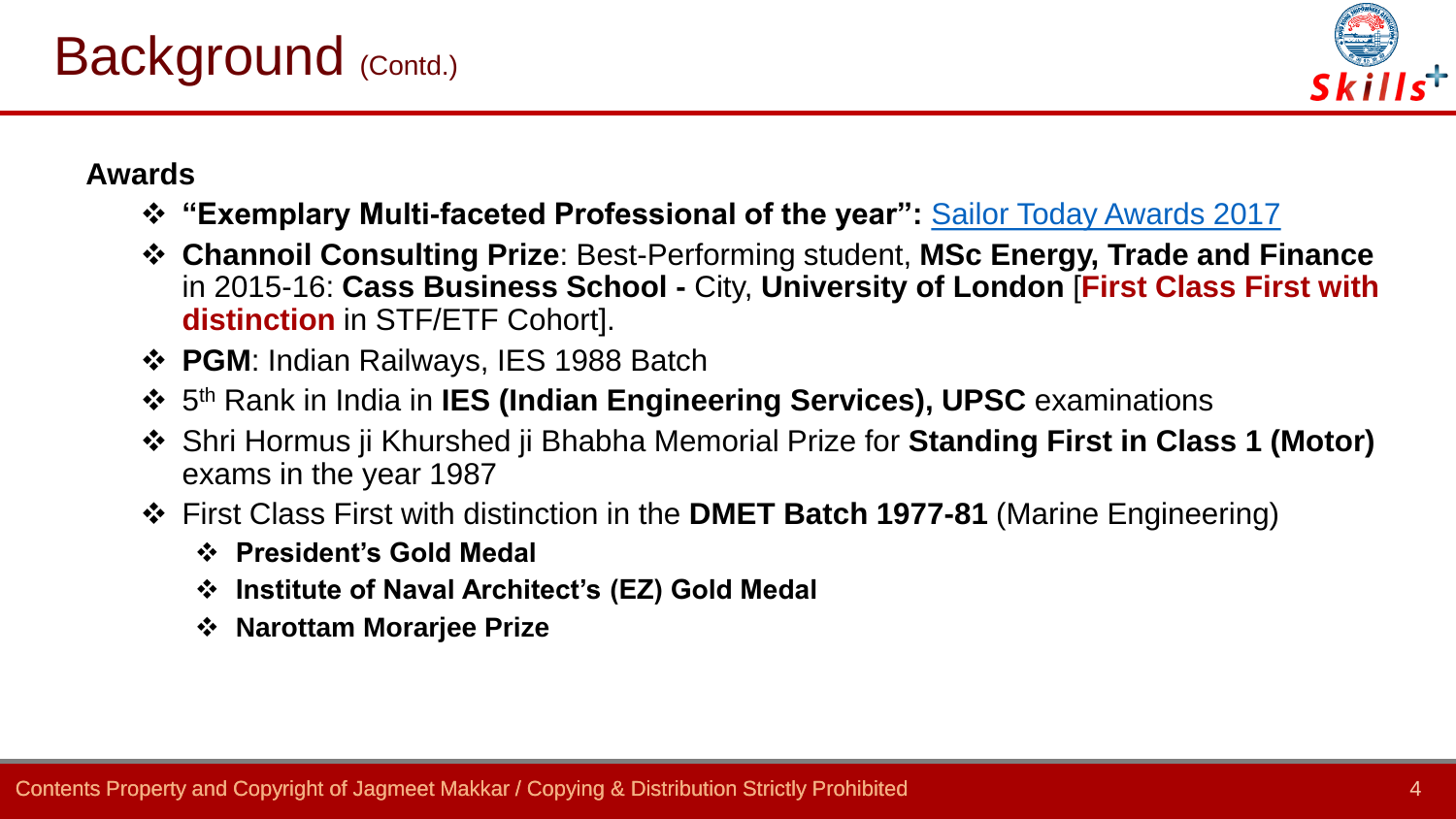#### **Jagmeet Singh Makkar Academic Awards and Certificates since Secondary Education**

| Date   | Institute/Examining authority                    | Award Name                                           | Background                                            |
|--------|--------------------------------------------------|------------------------------------------------------|-------------------------------------------------------|
| 2017   | Cass Business School, City: University of London | Channoil Prize                                       | For securing first position with Distinction in       |
|        |                                                  |                                                      | Masters Degree (Energy Trade & Finance)               |
| 2017   | Beta Gamma Sigma Society, United States of       | Life time membership                                 | For obtaining a place in top 10% of the Masters       |
|        | America                                          |                                                      | Programs                                              |
| 2005   | Chartered Institute of Arbitrators               | <b>Highest Marks</b>                                 | For securing highest marks in the membership          |
|        |                                                  |                                                      | examinations                                          |
|        |                                                  |                                                      | For obtaining highest marks (worldwide) in "Law       |
| Aug-99 | Institute of Chartered Shipbrokers, UK           | Dolphin Maritime Award                               | of Carriage of Goods by Sea" conducted by the         |
|        |                                                  |                                                      | Institute of Chartered Shipbrokers, UK.               |
| Jun-93 | Lloyd's Register of Shipping                     | Certificate of Authorization                         | By Lloyd's Register of Shipping - for carrying out    |
|        |                                                  |                                                      | surveys onboard the vessels as a Chief Engineer.      |
|        |                                                  |                                                      | For best performance during the year 1989 at the      |
| Feb-90 | Ministry of Railways, India                      | <b>Best Performance Certificate</b>                  | 'Indian Railway Institute of Mechanical and           |
|        |                                                  |                                                      | Electrical Engineers" in the Professional Course.     |
|        |                                                  |                                                      | For standing first with distinction in the Foundation |
| Jan-90 | Ministry of Railways, India                      | Principal's Medal                                    | Course at the                                         |
|        |                                                  |                                                      | Railway Staff College, Baroda.                        |
|        |                                                  |                                                      | For attending the appreciation course in              |
|        |                                                  |                                                      | Parliamentary Processes and Procedures organized      |
|        | Parliamentory Studies and Training (Lok Sabha    |                                                      | by the Bureau of Parliamentary Studies and            |
| Dec-89 | Secretariate), India                             | Certificate of Orientation                           | Training (Lok Sabha Secretariat).                     |
|        |                                                  |                                                      | Silver medal for obtaining highest marks in all the   |
|        |                                                  |                                                      | examinations conducted in the year 1987 towards       |
|        |                                                  |                                                      | 'Certificate of Competency - Class 1 Motor by         |
| Mar-88 | Ministry of Shipping and Transport, India        | Shri Hormusji Kurshedji Bhabha Memorial Prize        | Ministry of Transport".                               |
|        |                                                  |                                                      | Having secured the highest marks in a number of       |
| 1981   | Ministry of Shipping and Transport, India        | Various Awards and Certificates                      | Groups and subjects, certificates and cash prizes     |
|        |                                                  |                                                      | awarded. A copy of the Final Passing Out report is    |
|        |                                                  |                                                      | attached.<br>For obtaining highest marks in the Naval |
| 1981   |                                                  | Institute of Naval Architects (East Zone) Gold Medal | Architecture and Ship                                 |
|        | Institute of Naval Architects (East Zone)        |                                                      | Construction during the four years of engineering.    |
|        |                                                  |                                                      | Adjudged for showing the exemplary devotion to        |
| 1981   | Ministry of Shipping and Transport, India        | President's Gold Medal                               | duty and qualities to become the finest Marine        |
|        |                                                  |                                                      | First Class First in the Final Year of Engineering    |
| 1981   | Ministry of Shipping and Transport, India        | Narottam Morarji Prize                               | (DMET) with                                           |
|        |                                                  |                                                      | 83.3% marks - a record in the 28 years of the         |
| 1980   | Ministry of Shipping and Transport, India        | <b>First Class First Certificate</b>                 | Third Year of Engineering (DMET)                      |
| 1979   | Ministry of Shipping and Transport, India        | First Class First Certificate                        | Second Year of Engineering (DMET)                     |
| 1978   | Ministry of Shipping and Transport, India        | <b>First Class First Certificate</b>                 | First Year of Engineering (DMET)                      |
|        |                                                  |                                                      | For securing 1st position in Mathematics and          |
|        |                                                  |                                                      | Physics during the                                    |
| 1977   | Punjab University, Chandigarh                    | Roll of Honour, DAV College, Punjab University       | Pre-Engineering examinations in 1977 in the           |
|        |                                                  |                                                      | University.                                           |
|        |                                                  |                                                      | For securing 3rd Position in the Central Board of     |
| 1976   | Central Board of Scondary Education, New Delhi   | Certificate of Honour                                | Secondary                                             |
|        |                                                  |                                                      | School examinations for Higher Secondary              |
|        |                                                  |                                                      | For securing 5th position in the Central Board of     |
| 1975   | Central Board of Scondary Education, New Delhi   | Certificate of Honour                                | Secondary School examinations for Secondary           |
|        |                                                  |                                                      | (Equivalent of GCSE)                                  |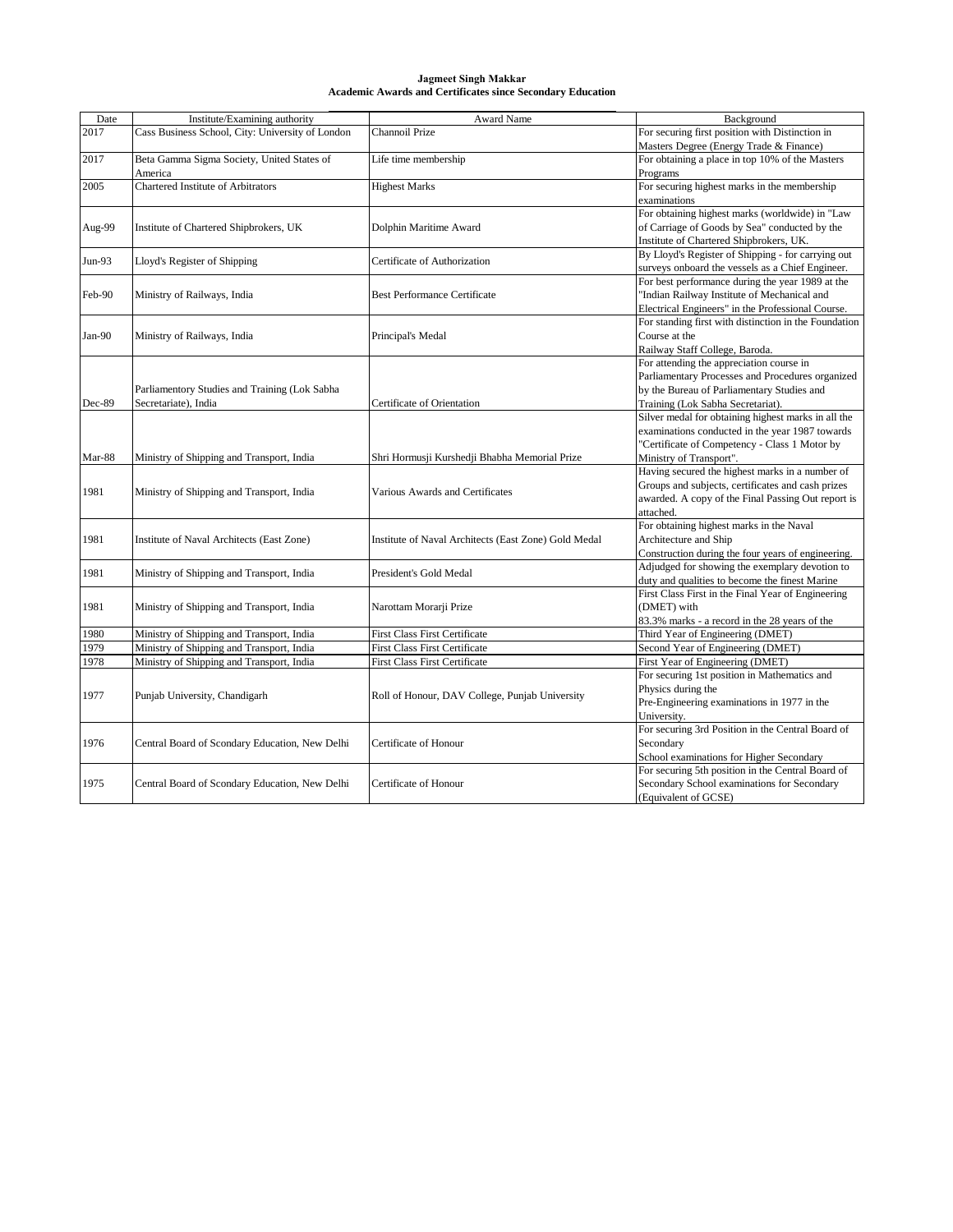### **List of Publications**

| Title | <b>Remarks</b>                                                                                                                                                                                                                                                                                                                                                                                                                                                                                                                                                                                                                                                                                                                                                                                                                                                                                                                                                                                                                                                                                                                                                                                                                                                                                                                                                                                                                                                                                                     |
|-------|--------------------------------------------------------------------------------------------------------------------------------------------------------------------------------------------------------------------------------------------------------------------------------------------------------------------------------------------------------------------------------------------------------------------------------------------------------------------------------------------------------------------------------------------------------------------------------------------------------------------------------------------------------------------------------------------------------------------------------------------------------------------------------------------------------------------------------------------------------------------------------------------------------------------------------------------------------------------------------------------------------------------------------------------------------------------------------------------------------------------------------------------------------------------------------------------------------------------------------------------------------------------------------------------------------------------------------------------------------------------------------------------------------------------------------------------------------------------------------------------------------------------|
|       |                                                                                                                                                                                                                                                                                                                                                                                                                                                                                                                                                                                                                                                                                                                                                                                                                                                                                                                                                                                                                                                                                                                                                                                                                                                                                                                                                                                                                                                                                                                    |
|       |                                                                                                                                                                                                                                                                                                                                                                                                                                                                                                                                                                                                                                                                                                                                                                                                                                                                                                                                                                                                                                                                                                                                                                                                                                                                                                                                                                                                                                                                                                                    |
|       |                                                                                                                                                                                                                                                                                                                                                                                                                                                                                                                                                                                                                                                                                                                                                                                                                                                                                                                                                                                                                                                                                                                                                                                                                                                                                                                                                                                                                                                                                                                    |
|       |                                                                                                                                                                                                                                                                                                                                                                                                                                                                                                                                                                                                                                                                                                                                                                                                                                                                                                                                                                                                                                                                                                                                                                                                                                                                                                                                                                                                                                                                                                                    |
|       |                                                                                                                                                                                                                                                                                                                                                                                                                                                                                                                                                                                                                                                                                                                                                                                                                                                                                                                                                                                                                                                                                                                                                                                                                                                                                                                                                                                                                                                                                                                    |
|       |                                                                                                                                                                                                                                                                                                                                                                                                                                                                                                                                                                                                                                                                                                                                                                                                                                                                                                                                                                                                                                                                                                                                                                                                                                                                                                                                                                                                                                                                                                                    |
|       |                                                                                                                                                                                                                                                                                                                                                                                                                                                                                                                                                                                                                                                                                                                                                                                                                                                                                                                                                                                                                                                                                                                                                                                                                                                                                                                                                                                                                                                                                                                    |
|       |                                                                                                                                                                                                                                                                                                                                                                                                                                                                                                                                                                                                                                                                                                                                                                                                                                                                                                                                                                                                                                                                                                                                                                                                                                                                                                                                                                                                                                                                                                                    |
|       |                                                                                                                                                                                                                                                                                                                                                                                                                                                                                                                                                                                                                                                                                                                                                                                                                                                                                                                                                                                                                                                                                                                                                                                                                                                                                                                                                                                                                                                                                                                    |
|       |                                                                                                                                                                                                                                                                                                                                                                                                                                                                                                                                                                                                                                                                                                                                                                                                                                                                                                                                                                                                                                                                                                                                                                                                                                                                                                                                                                                                                                                                                                                    |
|       |                                                                                                                                                                                                                                                                                                                                                                                                                                                                                                                                                                                                                                                                                                                                                                                                                                                                                                                                                                                                                                                                                                                                                                                                                                                                                                                                                                                                                                                                                                                    |
|       |                                                                                                                                                                                                                                                                                                                                                                                                                                                                                                                                                                                                                                                                                                                                                                                                                                                                                                                                                                                                                                                                                                                                                                                                                                                                                                                                                                                                                                                                                                                    |
|       |                                                                                                                                                                                                                                                                                                                                                                                                                                                                                                                                                                                                                                                                                                                                                                                                                                                                                                                                                                                                                                                                                                                                                                                                                                                                                                                                                                                                                                                                                                                    |
|       |                                                                                                                                                                                                                                                                                                                                                                                                                                                                                                                                                                                                                                                                                                                                                                                                                                                                                                                                                                                                                                                                                                                                                                                                                                                                                                                                                                                                                                                                                                                    |
|       |                                                                                                                                                                                                                                                                                                                                                                                                                                                                                                                                                                                                                                                                                                                                                                                                                                                                                                                                                                                                                                                                                                                                                                                                                                                                                                                                                                                                                                                                                                                    |
|       |                                                                                                                                                                                                                                                                                                                                                                                                                                                                                                                                                                                                                                                                                                                                                                                                                                                                                                                                                                                                                                                                                                                                                                                                                                                                                                                                                                                                                                                                                                                    |
|       |                                                                                                                                                                                                                                                                                                                                                                                                                                                                                                                                                                                                                                                                                                                                                                                                                                                                                                                                                                                                                                                                                                                                                                                                                                                                                                                                                                                                                                                                                                                    |
|       |                                                                                                                                                                                                                                                                                                                                                                                                                                                                                                                                                                                                                                                                                                                                                                                                                                                                                                                                                                                                                                                                                                                                                                                                                                                                                                                                                                                                                                                                                                                    |
|       |                                                                                                                                                                                                                                                                                                                                                                                                                                                                                                                                                                                                                                                                                                                                                                                                                                                                                                                                                                                                                                                                                                                                                                                                                                                                                                                                                                                                                                                                                                                    |
|       |                                                                                                                                                                                                                                                                                                                                                                                                                                                                                                                                                                                                                                                                                                                                                                                                                                                                                                                                                                                                                                                                                                                                                                                                                                                                                                                                                                                                                                                                                                                    |
|       |                                                                                                                                                                                                                                                                                                                                                                                                                                                                                                                                                                                                                                                                                                                                                                                                                                                                                                                                                                                                                                                                                                                                                                                                                                                                                                                                                                                                                                                                                                                    |
|       |                                                                                                                                                                                                                                                                                                                                                                                                                                                                                                                                                                                                                                                                                                                                                                                                                                                                                                                                                                                                                                                                                                                                                                                                                                                                                                                                                                                                                                                                                                                    |
|       |                                                                                                                                                                                                                                                                                                                                                                                                                                                                                                                                                                                                                                                                                                                                                                                                                                                                                                                                                                                                                                                                                                                                                                                                                                                                                                                                                                                                                                                                                                                    |
|       |                                                                                                                                                                                                                                                                                                                                                                                                                                                                                                                                                                                                                                                                                                                                                                                                                                                                                                                                                                                                                                                                                                                                                                                                                                                                                                                                                                                                                                                                                                                    |
|       |                                                                                                                                                                                                                                                                                                                                                                                                                                                                                                                                                                                                                                                                                                                                                                                                                                                                                                                                                                                                                                                                                                                                                                                                                                                                                                                                                                                                                                                                                                                    |
|       |                                                                                                                                                                                                                                                                                                                                                                                                                                                                                                                                                                                                                                                                                                                                                                                                                                                                                                                                                                                                                                                                                                                                                                                                                                                                                                                                                                                                                                                                                                                    |
|       |                                                                                                                                                                                                                                                                                                                                                                                                                                                                                                                                                                                                                                                                                                                                                                                                                                                                                                                                                                                                                                                                                                                                                                                                                                                                                                                                                                                                                                                                                                                    |
|       |                                                                                                                                                                                                                                                                                                                                                                                                                                                                                                                                                                                                                                                                                                                                                                                                                                                                                                                                                                                                                                                                                                                                                                                                                                                                                                                                                                                                                                                                                                                    |
|       |                                                                                                                                                                                                                                                                                                                                                                                                                                                                                                                                                                                                                                                                                                                                                                                                                                                                                                                                                                                                                                                                                                                                                                                                                                                                                                                                                                                                                                                                                                                    |
|       |                                                                                                                                                                                                                                                                                                                                                                                                                                                                                                                                                                                                                                                                                                                                                                                                                                                                                                                                                                                                                                                                                                                                                                                                                                                                                                                                                                                                                                                                                                                    |
|       |                                                                                                                                                                                                                                                                                                                                                                                                                                                                                                                                                                                                                                                                                                                                                                                                                                                                                                                                                                                                                                                                                                                                                                                                                                                                                                                                                                                                                                                                                                                    |
|       |                                                                                                                                                                                                                                                                                                                                                                                                                                                                                                                                                                                                                                                                                                                                                                                                                                                                                                                                                                                                                                                                                                                                                                                                                                                                                                                                                                                                                                                                                                                    |
|       |                                                                                                                                                                                                                                                                                                                                                                                                                                                                                                                                                                                                                                                                                                                                                                                                                                                                                                                                                                                                                                                                                                                                                                                                                                                                                                                                                                                                                                                                                                                    |
|       |                                                                                                                                                                                                                                                                                                                                                                                                                                                                                                                                                                                                                                                                                                                                                                                                                                                                                                                                                                                                                                                                                                                                                                                                                                                                                                                                                                                                                                                                                                                    |
|       |                                                                                                                                                                                                                                                                                                                                                                                                                                                                                                                                                                                                                                                                                                                                                                                                                                                                                                                                                                                                                                                                                                                                                                                                                                                                                                                                                                                                                                                                                                                    |
|       | Mar-94 Performance Analysis of a 12 year old vessel.<br>Feb-99 Cropping of Propeller Blades - Effect on Engine performance and Vibrations<br>Oct-99 Speed and Fuel Consumption Warranties in Time Charterparties<br>Oct-04 Meeting the Challenges of Maritime Training (Reprint)<br>Nov-04 Understanding Basics of Shipping Markets - Supply and Demand Model - Part 1<br>Nov-04 Corrosion Prevention - A Personal View Point<br>Dec-04 Understanding Basics of Shipping Markets - Supply and Demand Model - Part 2<br>Jan-05 Market Players in Shipping<br>Feb-05 Anatomy of Charterparties - Part 1<br>Mar-05 Anatomy of Charterparties - Part 2<br>Apr-05 Anatomy of Charterparties - Part 3<br>May-05 Revisiting Speed and Fuel Consumption warranties in Time Charterparties<br>Jun-05 Ship Registration<br>Jul-05 Decision - whether to scrap or not<br>Aug-05 Meeting Customer Expectations<br>Sep-05 Chartering Abbreviations & Terms Made Simple Part I<br>Oct-05 Chartering Abbreviations & Terms Made Simple Part II<br>Dec-05 Voyage Estimation<br>Jan-06 Feedback: Institute of Chartered Shipbrokers<br>Feb-06 Bunkers Part I<br>Mar-06 Bunkers Part II<br>Apr-06 Bunkers Part III<br>May-06 Marine Engineer at the Helm<br>Jun-06 Bunkers IV<br>Aug-06 Bunkers V<br>Sep-06 Shipbuilding<br>Dec-06 Legal Aspects of Shipping Part I<br>Jan-07 Legal Aspects of Shipping Part II<br>Mar-20 Legal Aspects of Shipping Part I<br>May-20 Legal Aspects of Shipping Part II<br>May-20 Negative Oil Prices |

### **e-Marina (Royal Institute of Naval Architects: HJJB with IMArest)**

| Date | Title                                                                                          | <b>Remarks</b>                                                                |
|------|------------------------------------------------------------------------------------------------|-------------------------------------------------------------------------------|
|      | Cropping of Propeller Blades and effect on Engine Performance and Torsional<br>2020 Vibrations | Sep 2020<br>(http://www.hkimt.org.hk/marina/2020<br>%20eMARINA%20Vol%203.pdf) |

| <b>Journal of Institute of Seatransport</b> |                                                                                 |                |
|---------------------------------------------|---------------------------------------------------------------------------------|----------------|
| Date                                        | Title                                                                           | <b>Remarks</b> |
|                                             | 2003 Speed and Fuel Consumption Warranties in Time Charterparties (Reprint)     | Seaview 63     |
|                                             | 2003 Cropping of Propeller Blades - Effect on Engine performance and Vibrations | Seaview 64     |
|                                             | 2006 Bunkers Part I                                                             | Seaview 74     |
|                                             | 2006 Bunker Part II                                                             | Seaview 76     |
|                                             | 2007 Bunkers Part III                                                           | Seaview 77     |
|                                             | 2007 Bunkers Part V                                                             | Seaview 78     |
|                                             | 2008 Meeting Customer Expectations                                              | Seaview 81     |
|                                             | 2015 Meeting Customer Expectations (Reprint)                                    | Seaview 111    |
|                                             | 2016 Market Dynamics Part I                                                     | Seaview 113    |
|                                             | 2016 Market Dynamics Part II                                                    | Seaview 114    |
|                                             | 2016 Oil Prices: Fiscal Breakeven & Market Forces                               | Seaview 115    |
|                                             | 2017 Market Dynamics Part III                                                   | Seaview 116    |

| <b>Sailor Today</b>                                            |                                                                                        |                            |
|----------------------------------------------------------------|----------------------------------------------------------------------------------------|----------------------------|
| Date                                                           | Title                                                                                  | <b>Remarks</b>             |
|                                                                | Aug-05 Commercial Aspects of Shippping                                                 |                            |
|                                                                | Sep-05 Market Dynamics Part I                                                          |                            |
|                                                                | Oct-05 Market Dynamics Part II                                                         |                            |
|                                                                | Nov-05 Market Dynamics Part III                                                        |                            |
|                                                                | Dec-05 Meeting Customer Expectations                                                   |                            |
|                                                                | Jan-06 Market Players                                                                  |                            |
|                                                                | Feb-06 Chartering Practice                                                             |                            |
|                                                                | Mar-06 Anatomy of Charterparties Part I                                                |                            |
|                                                                | Apr-06 Anatomy of Charterparties Part II                                               |                            |
| May-06 Speed & Consumption Warranties in Charterparties Part I |                                                                                        |                            |
|                                                                | Jun-06 Speed & Consumption Warranties in Charterparties Part II                        |                            |
|                                                                | Jul-06 Ship Scrapping (Summer Break)                                                   |                            |
|                                                                | Aug-06 Ship Registration                                                               |                            |
|                                                                | Sep-16 Oil Prices: Fiscal Breakeven and Market Forces                                  |                            |
|                                                                | Nov-16 Shipping Markets - Changing Dynamics                                            |                            |
|                                                                |                                                                                        |                            |
| <b>Institute of Chartered Shipbrokers</b>                      |                                                                                        |                            |
|                                                                | 2004 Shipping Network (Institute of Chartered Shipbrokers)                             |                            |
| <b>BIMCO Review</b>                                            |                                                                                        |                            |
|                                                                | 2004 The maritime industry - meeting the challenges of training (Page $171 \sim 173$ ) |                            |
| <b>Nautical Institute</b>                                      |                                                                                        |                            |
|                                                                | Apr-05 Closing the loop - feedback from users modulating the designs                   | Alert (Nautical Institute) |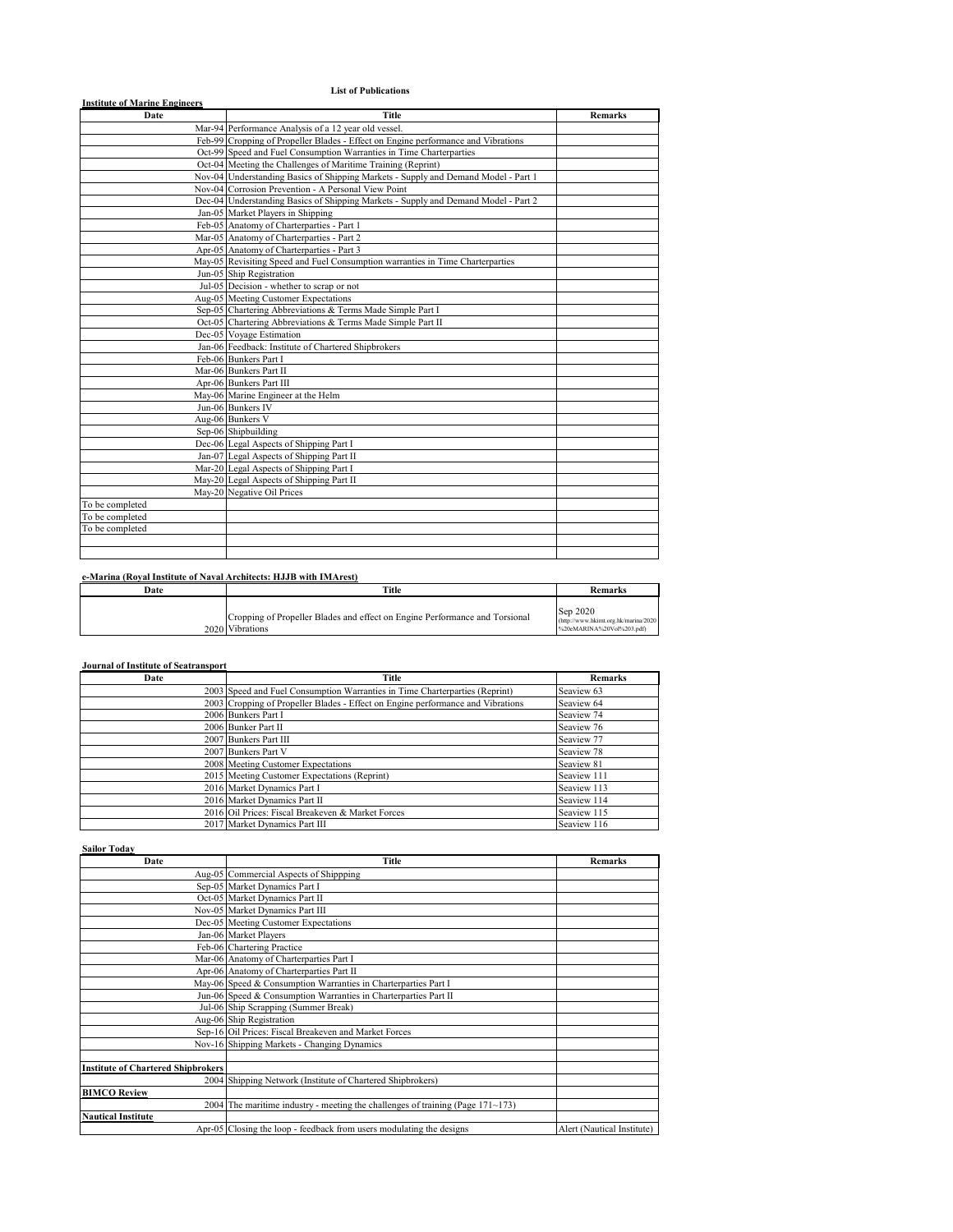|    |                                                                                             | <b>Industry Presentations</b> |                                                                                                                                                                                                                                                                                |  |  |
|----|---------------------------------------------------------------------------------------------|-------------------------------|--------------------------------------------------------------------------------------------------------------------------------------------------------------------------------------------------------------------------------------------------------------------------------|--|--|
|    | Updated 3rd December 2020                                                                   |                               |                                                                                                                                                                                                                                                                                |  |  |
|    | <b>Venue/Organizers</b>                                                                     | <b>Date</b>                   | <b>Title</b>                                                                                                                                                                                                                                                                   |  |  |
|    |                                                                                             |                               |                                                                                                                                                                                                                                                                                |  |  |
| 68 | International Shipping Conference 2020 (ISCO2020)                                           | 27th November 2020            | Three Presentations: (1) Maritime Education: Need for Cross-Functional Approach (2)<br>Cropping of Propeller Blades: Effect on Engine Performance & Torsional Vibrations (3)<br>Charterparty Disputes & Prevention: Speed and Consumption Claims (Author & Paper<br>Presenter) |  |  |
| 67 | Maritime SheEO Conference                                                                   | 23rd November 2020            | Challenges in Crew change: Collaboration is key (Moderator)                                                                                                                                                                                                                    |  |  |
| 66 | The Hong Kong Polytechnic University                                                        | 7th November 2020 (coming up) | 4 Hours lecture on Finance for Shipping                                                                                                                                                                                                                                        |  |  |
| 65 | <b>International Maritime Club</b>                                                          | 28th October 2020 (coming up) | Moderator - The Role of Maritime Bodies in the Post Covid-19 Era                                                                                                                                                                                                               |  |  |
| 64 | TRGCC 2020 Conference                                                                       | 23rd October 2020             | Moderator - Port Automation & Digitalisation                                                                                                                                                                                                                                   |  |  |
| 63 | TRGCC 2020 Conference                                                                       | 22nd October 2020             | Moderator - Digitalisation in the Shipping Industry                                                                                                                                                                                                                            |  |  |
| 62 | TRGCC 2020 Conference                                                                       | 21st October 2020             | Panellist - The Shipping Industry in 2020 and Impacts for Commodities                                                                                                                                                                                                          |  |  |
| 61 | The Hong Kong Polytechnic University                                                        | 10th October 2020             | 4 hours lecture on Maritime Economics & Shipping Markets                                                                                                                                                                                                                       |  |  |
| 60 | <b>DMET-MERI Singapore: Alumni Association</b>                                              | 3rd October 2020              | Dollars & Cents, Essenatial Commercial Knowledge, A Bird's Eye View                                                                                                                                                                                                            |  |  |
| 59 | Institute of Chartered Shipbrokers, Middle East Branch<br>Presentation cum Panel Discussion | 4th July 2020                 | Derivatives - A Double Edged Sword                                                                                                                                                                                                                                             |  |  |
| 58 | Federation of Indian Chambers of Commerce and<br>Industry                                   | 30 June 2020                  | Business Continuity plan for Indian Maritime Sector and Path to Recovery Post COVID-                                                                                                                                                                                           |  |  |
| 57 | ShipTek Panel Discussion (Online)                                                           | 9th June 2020                 | Revitalization of Maritime Sector - Business Outlook Post Covid-19 Pandemic                                                                                                                                                                                                    |  |  |
| 56 | <b>IIMS</b> Webinar                                                                         | 16th April 2020               | Proceed with Caution now and post Covid-19                                                                                                                                                                                                                                     |  |  |
| 55 | Merchant Navy Officers Association, Chandigarh                                              | 2 March 2020                  | Black Swan Events & Others: Effect on Shipping                                                                                                                                                                                                                                 |  |  |
| 54 | International Maritime Research Confluence                                                  | 13-14 February 2020           | Developing an Eco System of Shared Value and Collective Impact across Maritime<br>Industry                                                                                                                                                                                     |  |  |
| 53 | Mumbai Port Trust                                                                           | 12 February 2020              | International Shipping: Embracing the Changing Dynamics (Black Swan Events)                                                                                                                                                                                                    |  |  |
| 52 | Gujarat Maritime University, Gandhi Nagar                                                   | 11 February 2020              | International Shipping: Embracing the Changing Dynamics                                                                                                                                                                                                                        |  |  |
| 51 | Indian Maritime University, Chennai Campus                                                  | 10 February 2020              | International Shipping: Embracing the Changing Dynamics                                                                                                                                                                                                                        |  |  |
| 50 | Baltic - ICS Panel Discussion Hong Kong                                                     | 5 December 2019               | Freight Exposure: Physical & Derivatives Hedging and managing Basis Risk (Moderator)                                                                                                                                                                                           |  |  |
| 49 | Hong Kong Maritime Week                                                                     | 22 November 2019              | Mock Arbitration (Speed & Fuel Consumption Dispute: Preparing the Problem)                                                                                                                                                                                                     |  |  |
| 48 | Hong Kong Maritime Week                                                                     | 22 November 2019              | Shipping in Challenging times (Panel Discussion - Moderator)                                                                                                                                                                                                                   |  |  |
| 47 | Hong Kong Maritime Week                                                                     | 21 November 2019              | Embracing the Changing Dynamics (Presenter)                                                                                                                                                                                                                                    |  |  |
| 46 | 3rd Mare Forum, Hong Kong                                                                   | 20 November 2019              | Business Environment, Macro Economics, Regulations and Ship Finance                                                                                                                                                                                                            |  |  |
| 45 | CrewConnect Global, Manila                                                                  | 19 November 2019              | A VIEW FROM THE BRIDGE Building an eco system of shared risks and benefits for<br>ship owners, ship managers and the crew -<br>what is the red thread? (Panellist)                                                                                                             |  |  |
| 44 | Dalian Maritime University (Law School)                                                     | 29 October 2019               | IMO2020: Commercial, Legal and Technical Issues                                                                                                                                                                                                                                |  |  |
| 43 | 2nd Mare Forum, Dalian (Chinese Era in Shipping)                                            | 28 October 2020               | IMO2020: Weakest Links and Contractual Issues; Maritime Education                                                                                                                                                                                                              |  |  |
| 42 | Maritime Leadership Conference 15-16 Oct, London                                            | 15-16 October 2019            | Capacity Building for a National Maritime Economy (Panellist)                                                                                                                                                                                                                  |  |  |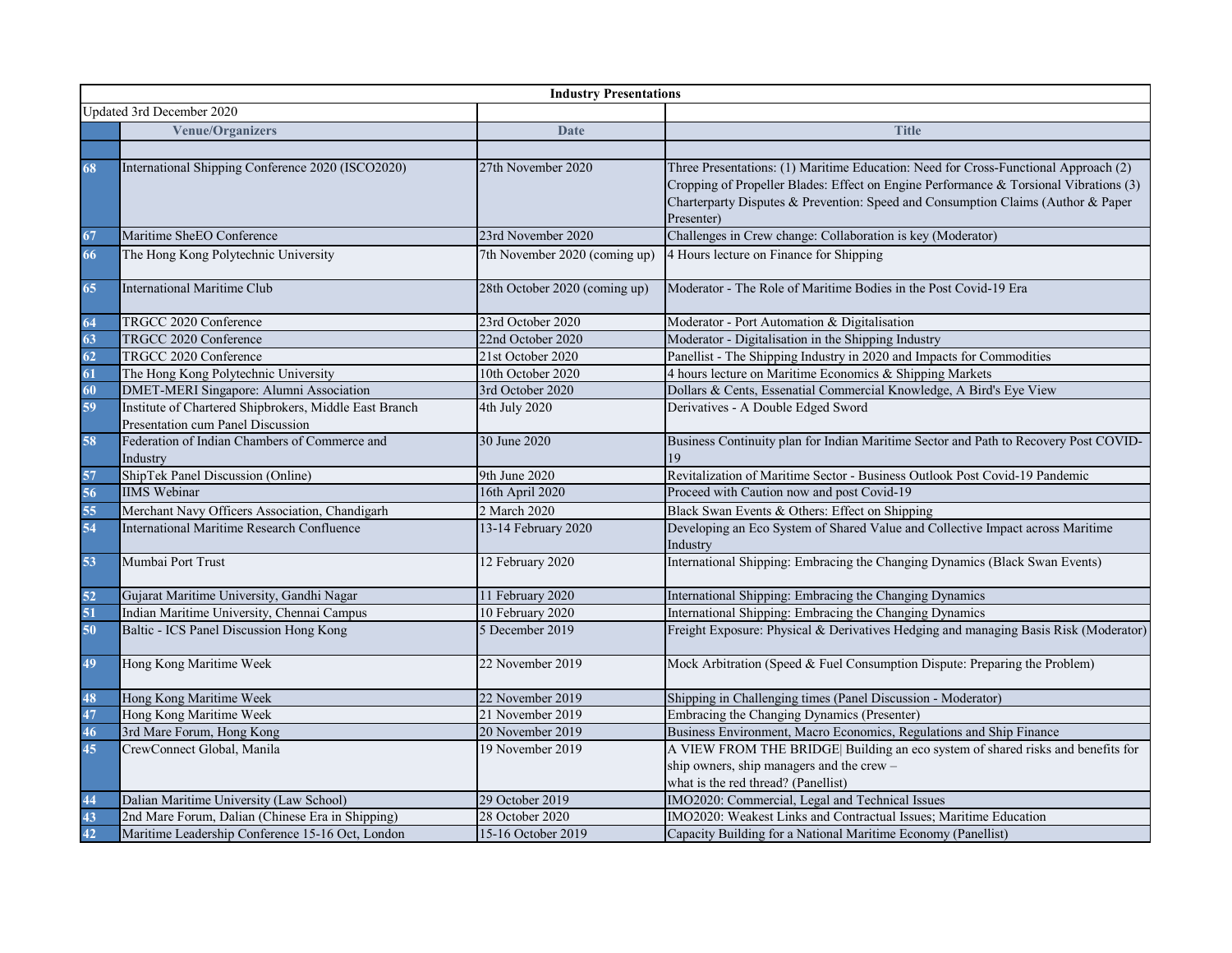| 41              | Hong Kong Polytechnic University                                         | 5th Oct, 12th October 2019 | Teaching Shipping Finance, Maritime Economics & Shipping Markets for ICMS Course                                                                                                                                                                                                        |
|-----------------|--------------------------------------------------------------------------|----------------------------|-----------------------------------------------------------------------------------------------------------------------------------------------------------------------------------------------------------------------------------------------------------------------------------------|
| 40              | Baltic - ICS Lecture Hong Kong                                           | 25 September 2019          | Maritime Arbitration: time, privacy and cost considerations (Presenter)                                                                                                                                                                                                                 |
| 39              | Shipping Transformation Asia (Global Liner Asia<br>Conference) Singapore | 19 September 2019          | INDUSTRY PANEL  The Regional Trade Check-in (Panellist)                                                                                                                                                                                                                                 |
| 38              | Shipping Transformation Asia (Global Liner Asia<br>Conference) Singapore | 17-18 September 2019       | An analysis of supply: Bunker fuel availability and impact on freight rates (Panellist)                                                                                                                                                                                                 |
| 37              | FICCI IMO 2020 Conference, New Delhi                                     | 23 July 2019               | Conference on Fueling the Maritime Sector: IMO 2020 Regulations & Beyond<br>(Moderator)                                                                                                                                                                                                 |
| 36              | DRYCON2019 (Shipping Tribune), Mumbai                                    | 7 June 2019                | Shipping Industry: Bumpy Road Ahead / Chaired three panel discussions and gave a brief<br>presentation                                                                                                                                                                                  |
| 35              | Knowledge Seminar (Symposium), Mumbai                                    | 20 March 2019              | Research & Analysis in Shipping at Global Level                                                                                                                                                                                                                                         |
| 34              | 24th Maritime HR and Crew Management Summit ACI,<br>Singapore            | 13-14 March 2019           | Chairing the Conference on day 1, moderating two panels and giving a presentation on<br>IMO 2020 New Regulations                                                                                                                                                                        |
| 33              | HongKong Maritime Week (on behalf of ICS)                                | November 2018              | Impact of New Regulations: Dilemma for Shipowners & Managers                                                                                                                                                                                                                            |
| 32              | ICS Open Day, Hong Kong                                                  | September 2018             | Impact of Tariffs on Shipping                                                                                                                                                                                                                                                           |
| 31              | Shipping2030 Asia Singapore                                              | September 2018             | Looking to the future I CSR and Sustainability for 2020 and beyond                                                                                                                                                                                                                      |
| 30 <sup>°</sup> | Shipping2030 Asia Singapore                                              | September 2018             | Examining sustainability challenges for the market to quantify the operational impact                                                                                                                                                                                                   |
| 29              | Hong Kong Polytechnic University                                         | September 2018             | Teaching Shipping Finance, Maritime Economics, Shipping Markets and Shipping<br>Revenues & Costs for ICMS Course                                                                                                                                                                        |
| 28              | 22nd Maritime HR and Crew Management Summit ACI,<br>Singapore            | March 2018                 | Chairing the Conference on day 1, moderating two panels and giving a presentation on<br>need for short staff training                                                                                                                                                                   |
| 27              | ICS/Baltic Exchange Lectures at SGX, Singapore                           | November 2017              | 90 Minutes Lecture on West Looks East                                                                                                                                                                                                                                                   |
| 26              | Hong Kong Maritime Week                                                  | November 2017              | Delivered 2 hours lecture on Shipping Dynamics                                                                                                                                                                                                                                          |
| 25              | GlobalMET                                                                | November 2017              | Chaired Panel on Changes in Maritime Training / Readiness for Future                                                                                                                                                                                                                    |
| 24              | Hong Kong Polytechnic University                                         | Sep-Oct 17                 | Teaching Shipping Finance, Maritime Economics, Shipping Markets and Shipping<br>Rfevenues & Costs                                                                                                                                                                                       |
| 23              | Shanghai Maritime University Law School                                  | October 2017               | <b>Shippping Markets</b>                                                                                                                                                                                                                                                                |
| 22              | DRYCON2017 (Shipping Tribune)                                            | June 2017                  | "How Horizontal is the Trough": State of Dry Shipping Market                                                                                                                                                                                                                            |
| 21              | <b>ICS Greek Branch Presentation</b>                                     | June 2017                  | Shipping Markets: Changing Dynamics (Press Release:<br>http://www.hellenicshippingnews.com/shipping-markets-changing-dynamics/)                                                                                                                                                         |
| 20 <sub>2</sub> | <b>Interdisciplinary Maritime Practices</b>                              | January 2017               | Session on Project Management (Offshore Wind Energy) with focus on China                                                                                                                                                                                                                |
| 19              | Greek Economic Forum (Posidonia)                                         | June 2016                  | Global Trade & Greek Shipping                                                                                                                                                                                                                                                           |
| 18              | 8th Annual Marine Money, Hong Kong                                       | March 2015                 | Moderator: Drybulk Fundamentals                                                                                                                                                                                                                                                         |
| 17              | 2nd Iron Ore and Coal Shipping Summit, Asia                              | November 2014              | Panel Discusison on: (1) Will the current global geopolitical turbulences affect the<br>recovery of shipping markets and increase freight rates; (2) Are the environmental<br>regulations instrumental for shipping innovations or a creaion of more problems for<br>shipping recovery. |
| 16              | 7th International Dry Bulk Summit                                        | September 2014             | Presentation titled "How to effectively reduce the shipping cost in a low market"                                                                                                                                                                                                       |
| 15              | 1st Iron Ore and Coal Shipping Summit, Asia                              | November 2013              | Panel Discusison on : Global Trade & Commodities Outlook: Supply & Demand of Iron<br>Ore, Coal & other commodities                                                                                                                                                                      |
| 14              | India Shipping Summit                                                    | Óctober 2013               | Indian Shipping in Global Trade                                                                                                                                                                                                                                                         |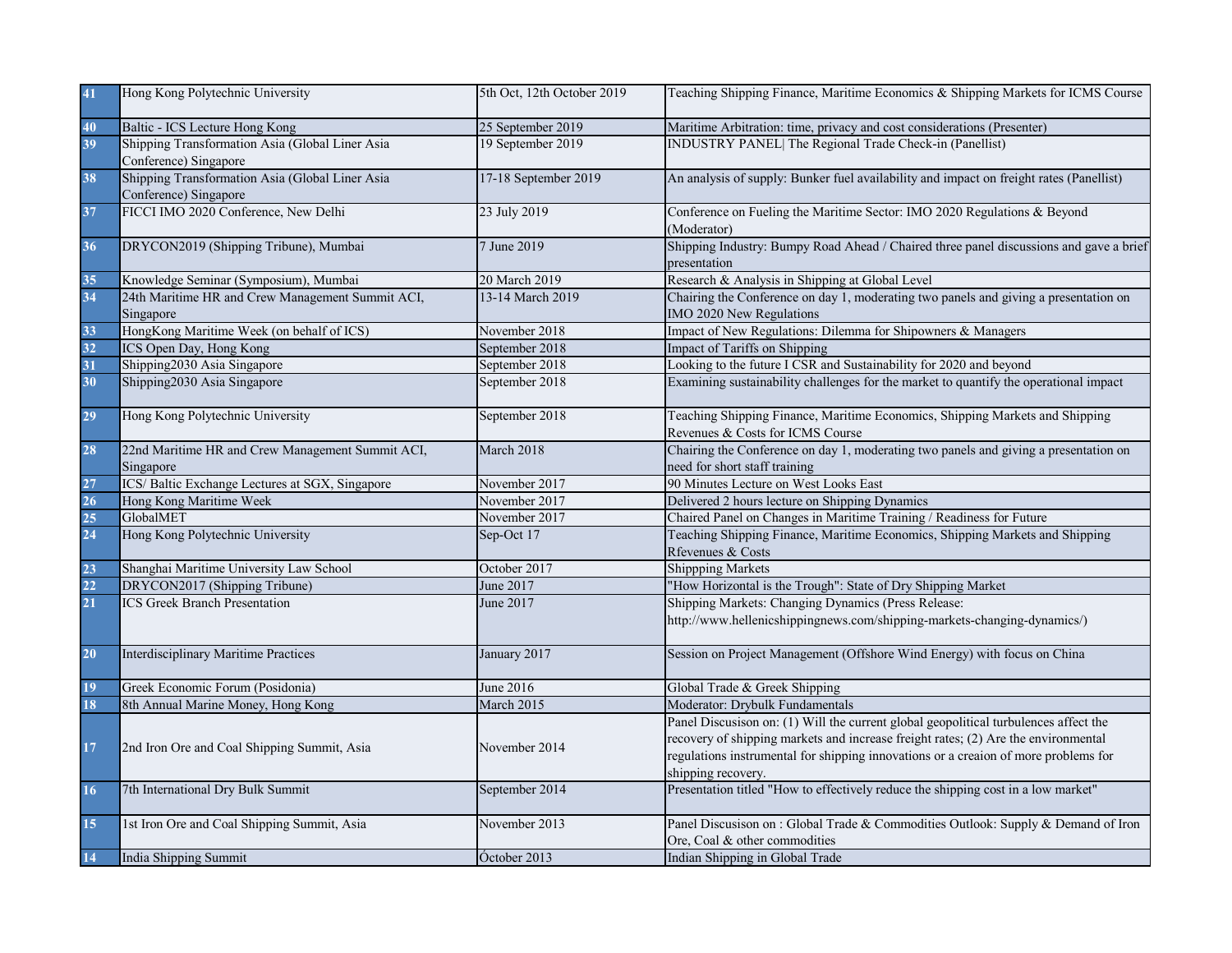| 13               | Shipping Academy                                     | November 2012    | Shipping Markets and Ship Operations                                                |
|------------------|------------------------------------------------------|------------------|-------------------------------------------------------------------------------------|
| 12               | Coaltrans Asia, Bali Indonesia                       | June 2010        | Panel Discussion: Overview of Asia's Freight Markets                                |
| 11               | Intercem China                                       | October 2006     | Presentation titled - "Dry Bulk Shipping - where are we headed?"                    |
| 10               | Lloyd's Register of Shipping                         | Áugust 2006      | Conducted 2 day Seminar/workshop on "Commercial Shipping & Role of Class" for       |
|                  |                                                      |                  | Lloyd's Register of Shipping, senior personnel                                      |
| $\boldsymbol{9}$ | Clyde & Co., Hong Kong                               | <b>July 2006</b> | Lunch time lecture at Clyde & Co. to lawyers (approved by Law Society of Hong Kong) |
|                  |                                                      |                  | titled "Prevention is better than Cure –                                            |
|                  |                                                      |                  | Charterparty Negotiations" (12 <sup>th</sup> July).                                 |
| 8                | Asia Shipbuilding                                    | <b>July 2006</b> | Presentation titled "Shipbuilding - Meeting Customer Expectations - a Ship owner's  |
|                  |                                                      |                  | perspective".                                                                       |
| $\overline{7}$   | Intercem London                                      | June 2006        | Presentation titled "Shipping Market – Fundamentals".                               |
|                  | Intercem Marrakech                                   | February 2006    | Presentation titled "Will the Roller Coaster come to an end?".                      |
|                  | Cemtech, Dubai                                       | February 2006    | Presentation titled "Will the Roller Coaster come to an end?".                      |
|                  | Intercem Asia at Delhi (International Cement         | September 2005   | Presentation on "Shipping Markets" titled "Shipping Markets - wishing for a Jean    |
|                  | Conferences)                                         |                  | Dixon".                                                                             |
|                  | Company Seminar, Mumbai                              | October 2004     | (1) Asset Management, (2) Customer Expectations                                     |
|                  |                                                      |                  | Panel Speaker - title "To what extent can China control the                         |
| $\overline{2}$   |                                                      | Óctober 2004     | ownership and financing of ships owned by China's ship-owners, with circa 60% of    |
|                  | Ship Finance Forum, Shanghai (Marine Money)          |                  | Chinese vessels being under foreign flags and financed by foreign entities"         |
|                  |                                                      |                  |                                                                                     |
|                  | Enviroseries 2002 - Water and Marine Pollution, Hong |                  |                                                                                     |
|                  | Kong                                                 | September 2002   | Pollution Regulation of International Shipping                                      |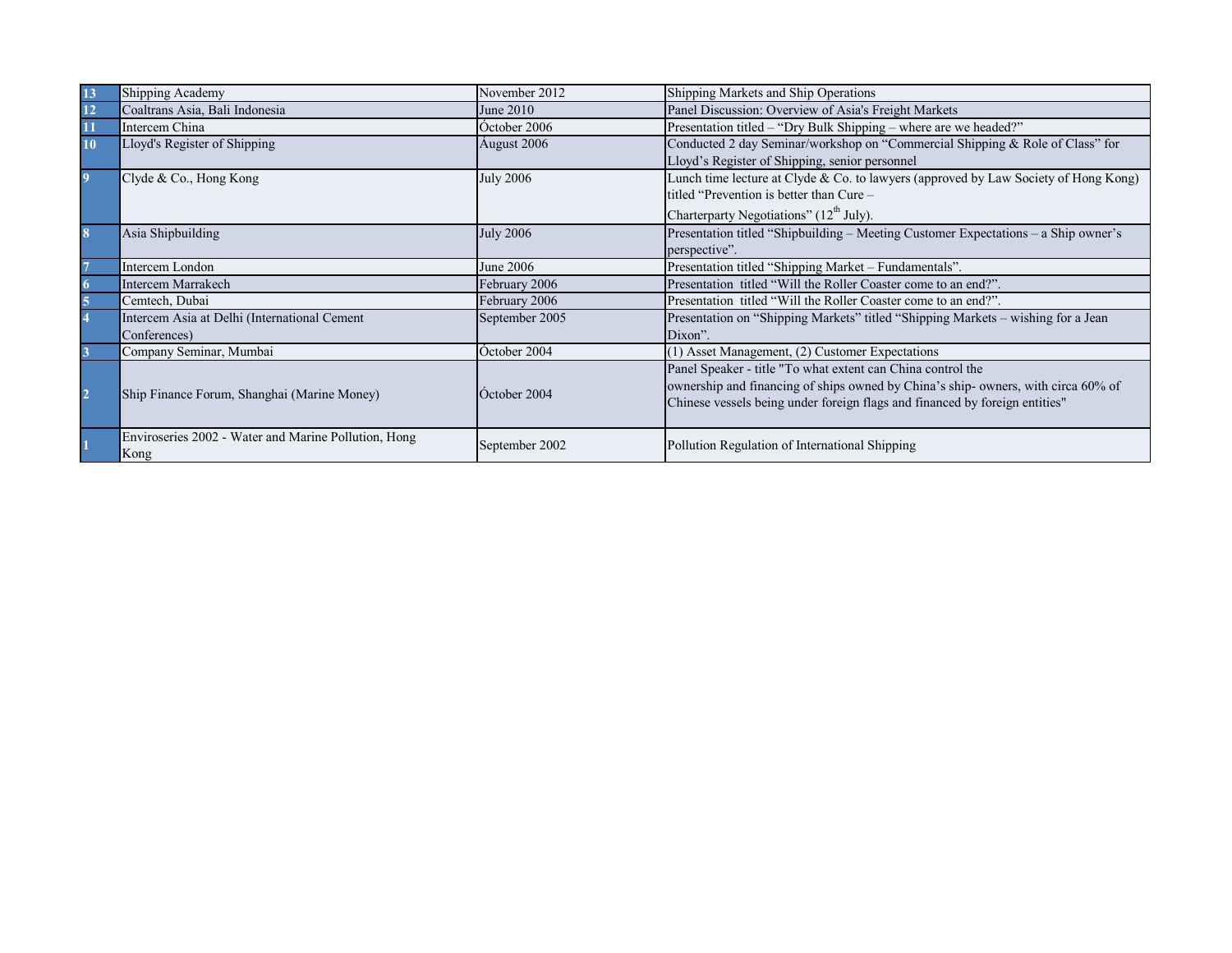| LIST OF PROGRAM CONDUCTED IN Sept. 2017 - December 2020 |                                                                                                |                                             |                                                                                                                                               |  |
|---------------------------------------------------------|------------------------------------------------------------------------------------------------|---------------------------------------------|-----------------------------------------------------------------------------------------------------------------------------------------------|--|
|                                                         | <b>Program Name</b>                                                                            | <b>Date</b>                                 | <b>Place</b>                                                                                                                                  |  |
|                                                         |                                                                                                |                                             |                                                                                                                                               |  |
| 51                                                      | Ship Finance & Investment Decision Making (Online)                                             | (3.5 hours each)                            | 12th & 19th December 2020 Conducted from Hong Kong for participants from Hong Kong<br>and Overseas.                                           |  |
| 50                                                      | Technical & Operations Knowledge for Commercial<br>Managers (Online)                           | 28th Nov & 5th Dec 2020                     | Conducted from Hong Kong (On-line)                                                                                                            |  |
| 49                                                      | Commercial Management (Module 3 & 4)                                                           | 24th & 25th November 2020                   | Portline Masters, Chief Officers, Chief Engineers & Second<br>Engineers                                                                       |  |
| 48                                                      | Commercial Management (Module 1 & 2)                                                           |                                             | 18th & 19th November 2020 Portline Group Masters & Chief Officers                                                                             |  |
| 47                                                      | <b>Shipping Contracts Management &amp; Introduction to</b><br><b>International Arbitration</b> | 13-17th October 2020                        | <b>Conducted from Hong Kong for participants from Hong Kong</b><br>and Overseas (A Joint Program with CIArb, EAB)                             |  |
| 46                                                      | Shipping Risk Management & Derivatives (An Applied<br>Approach)                                | 23rd & 24th September<br>2020               | Conducted from Hong Kong for participants from Hong Kong<br>and Overseas.                                                                     |  |
| 45                                                      | <b>Commercial Management for Master Mariners</b>                                               | 21st & 22nd September<br>2020               | Online program for Anglo Eastern Master Mariners (42)                                                                                         |  |
| 44                                                      | <b>Practical Dry Cargo Chartering</b>                                                          | 21st & 22nd August 2020<br>(3.5 hours each) | Conducted from Hong Kong for participants from Hong Kong<br>and Overseas.                                                                     |  |
| 43                                                      | <b>Essential Commercial Knowledge for Shipping</b><br>Professionals (Online)                   | 4th - 6th August 2020 (3.5<br>hours each)   | Conducted from Hong Kong for participants from Hong Kong<br>and Overseas.                                                                     |  |
| 42                                                      | Shipping Disputes & Prevention (Online)                                                        | 3rd - 5th August 2020 (3.5<br>hours each)   | Conducted from Hong Kong for participants from Singapore,<br>Sofia, Hong Kong and Overseas (Mainly for Louis Dreyfus with<br>10 participants) |  |
| 41                                                      | Ship Finance & Investment Decision Making (Online)                                             | 28th & 30th July 2020 (3.5<br>hours each)   | Conducted from Hong Kong for participants from Hong Kong<br>and Overseas.                                                                     |  |
| 40                                                      | Technical & Operations Knowledge for Commercial<br>Managers (Online)                           | 21st \$ 23rd July 2020 (3.5<br>hours each)  | Conducted from Hong Kong for participants from Hong Kong<br>and Overseas                                                                      |  |
| 39                                                      | Shipping Disputes & Prevention (Online)                                                        | 2-3rd July 2020 (3.5 hours<br>each)         | Conducted from Hong Kong for participants from Hong Kong<br>and Overseas (Mainly for Pacific Basin with 13 participants)                      |  |
| 38                                                      | Shipping Contracts Management (Online)                                                         | 16-18-22-24 June (3.5<br>hours each day)    | Conducted from Hong Kong for participants from Hong Kong,<br>Singapore, India and Qatar.                                                      |  |
| 37                                                      | Ship Finance & Investment Decision Making                                                      | 5th March 2020                              | Dubai, UAE (Jointly with Institute of Chartered Shipbrokers,<br>Middle East Branch)                                                           |  |
| 36                                                      | <b>Shipping Disputes &amp; Prevention</b>                                                      | 22nd February 2020                          | Chennai, India                                                                                                                                |  |
| 35                                                      | Ship Sale and Purchase                                                                         | 20-21 February 2020                         | In-House program for Sanmar Shipping, Chennai, India                                                                                          |  |
| 34                                                      | Ship Finance & Investment Decision Making                                                      | 15th February 2020                          | Mumbai, India                                                                                                                                 |  |
| 33                                                      | Advance Ship Sale & Purchase                                                                   | 2nd November 2019                           | <b>Hong Kong</b>                                                                                                                              |  |
| 32                                                      | <b>Shipping Contracts Management &amp; Introduction to</b><br><b>International Arbitration</b> | 19-21 September 2019                        | Hong Kong (Jointly with Chartered Institute of Arbitrators, East<br>Asia Branch)                                                              |  |
| 31                                                      | Shipping Risk Management & Derivatives (An Applied<br>Approach)                                | 16th September 2019                         | Singapore                                                                                                                                     |  |
| 30                                                      | IMO 2020 Low Sulphur Regulation: Challenges &<br>Opportunities                                 | 27th July 2019                              | Delhi, India                                                                                                                                  |  |